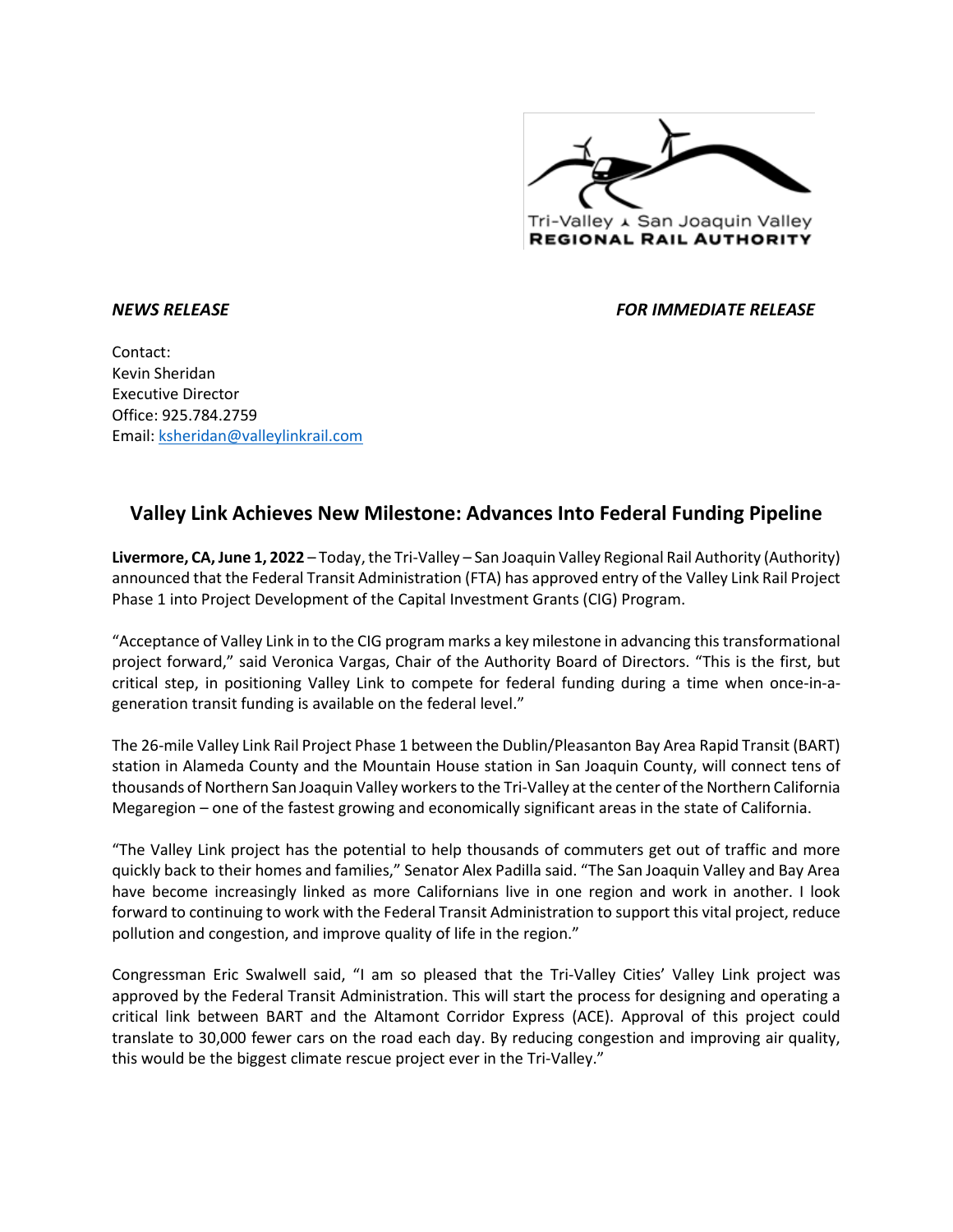"I'm incredibly excited that Valley Link was approved by the Federal Transit Administration, a huge step forward in getting this project across the finish line," said Congressman Josh Harder. "Right now, commuters in Tracy and across the Valley have no choice but to spend hours a day stuck in traffic and away from their families. Valley Link will save our workers the stress, time, and money that comes from these ridiculously long commutes. I can't wait to see it up and running."

"Valley Link will provide congestion relief to more than 100,000 daily commuters now traversing through the Altamont/I-580 Corridor. I thank Senator Padilla and Representatives Swalwell, Harder, DeSaulnier and McNerney for their support of Valley Link as a priority for federal funding and recognize this Valley Link delegation for their continued leadership in advancing this important Megaregional project," said Chair Vargas.

The FTA approval of Valley Link into the CIG pipeline follows the March 23, 2022 unanimous adoption of Valley Link as part of the regional project priorities for the CIG Program by the Metropolitan Transportation Commission (MTC), the transportation planning, financing and coordinating agency for the nine-county San Francisco Bay Area.

"There is clear and overwhelming support for Valley Link as evidenced by all of the comments from community leaders, organizations, and MTC Commissioners as part of the March MTC action on federal funding priorities as well as the recent support from congressional offices across the corridor in gaining entry into the CIG process," remarked Tim Sbranti, Director of Strategic Initiatives for Innovation Tri-Valley Leadership Group. "Improvement of transportation systems between the Tri-Valley and broader megaregion is essential to the state of California and national economy, environment and the quality of life of its residents and work force."

Melissa Hernandez, Vice-Chair of the Authority Board of Directors stated, "I too thank each of our delegation members for their support of Valley Link as a priority for federal funding. This is a tremendous step towards realizing a vision shared across the megaregion – a vision of a robust and sustainable passenger rail system that will equitably serve our residents and work force with a better quality of life and access to jobs, educational opportunities and health care facilities. Valley Link will have immeasurable benefit to the megaregion and will increase the megaregional housing supply through the advancement of transit-oriented development at stations along the corridor."

"We appreciate FTA's approval and to now be working with them to achieve near-term mobility, accessibility, environmental, and health benefit for the more than 100,000 Bay Area workers now commuting daily from their homes in the Northern San Joaquin Valley – a region recognized as one of the California's largest areas of California Climate Investments Priority Populations for both State designated disadvantage communities and low-income communities," said Authority Executive Director Kevin Sheridan.

Valley Link will ultimately close a critical gap in the statewide rail system with a 42-mile, 7 station rail connection between the Dublin/Pleasanton BART station and the North Lathrop ACE station with all day service on BART frequencies during peak periods. With 33,000 daily riders projected by 2040, Valley Link would remove tens of thousands of cars off Interstates 580 and 205 and connect nearly 500 miles of passenger rail with more than 130 stations in the Northern California Megaregion – removing up to 42,650 metric tons of greenhouse gas emissions, creating 22,000 jobs, and supporting national goods movement by reducing heavy truck conflicts with cars on Interstates 580 and 205 that serve as life lines between the Port of Oakland and both domestic and international markets. Overall traffic on Interstate 580 is projected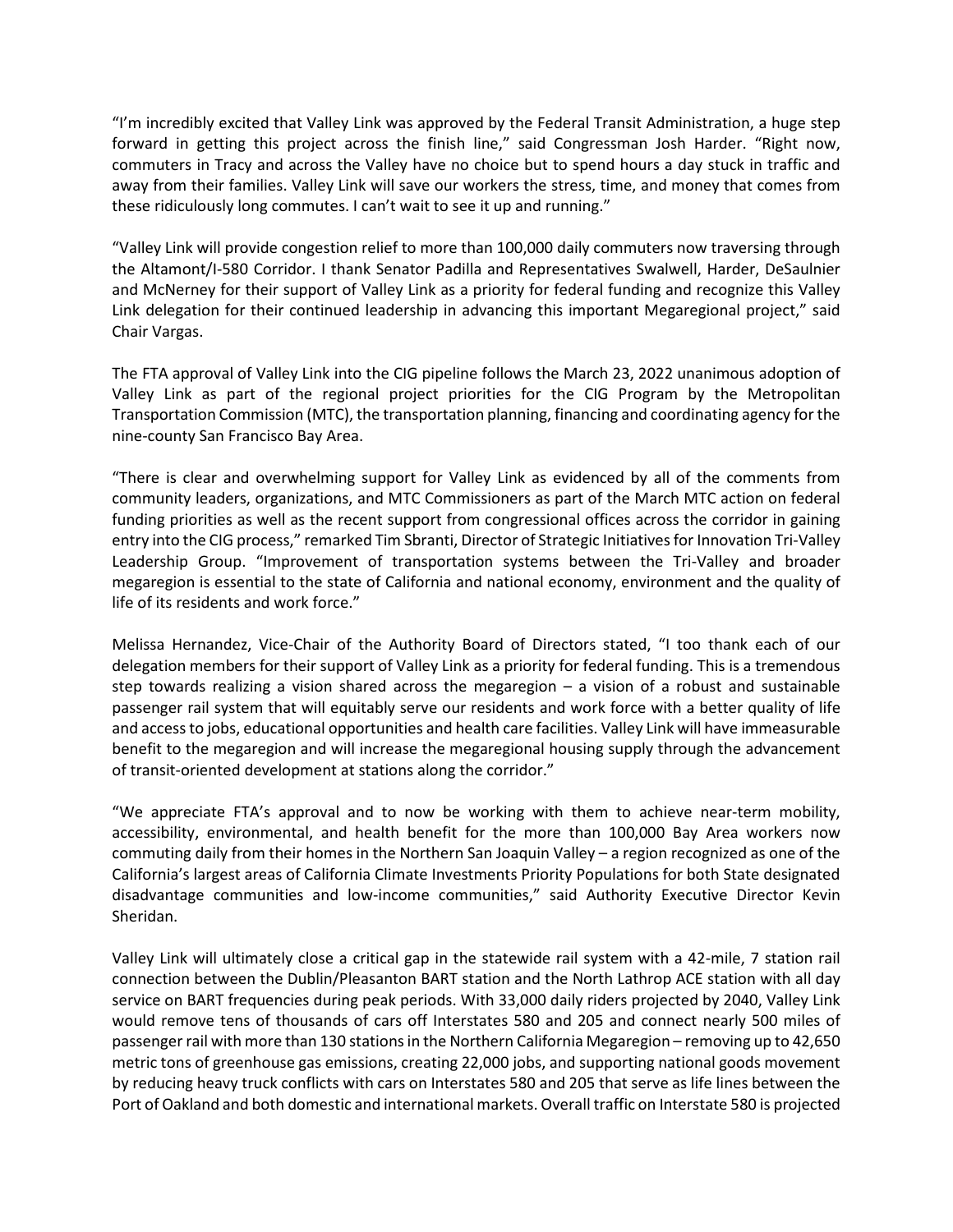to increase by an estimated 60 percent from 2016 to 2040 and truck traffic is expected to increase by 58 percent.

FTA's action provides a unique leveraging opportunity for state funding as well. The California State Legislature is currently considering the FY 2022-23 State Budget, as proposed by Governor Newsom, which contains a \$2 billion augmentation of the Transit and Intercity Rail Capital Program for transformative public transportation investments. That figure could increase to \$11 billion if the State Senate's proposal is adopted. The legislature must approve a budget by June 15, with final action on any budget trailer bills by August 31.

## **Background on Valley Link**

The full Valley Link rail project will provide a new 42-mile, 7 station rail connection between the Dublin/Pleasanton BART station in Alameda County and the North Lathrop Altamont Corridor Express (ACE) station in San Joaquin County with all day service on BART frequencies during peak periods – providing an estimated 33,000 daily rides in 2040. The Valley Link Project Phase 1 between the Dublin/Pleasanton BART station and the Mountain House station, including the Isabel and South Front Road stations in Livermore, is targeted for construction in 2025. The Valley Link rail project is also leading innovation with a vision to be a model of sustainability connecting the Northern California megaregion with the first passenger rail system in California running on self-produced green hydrogen and a hydrogen fuel production facility able to support other transit and heavy truck operators. In addition to the use of zero emissions vehicle and green energy production technologies, the Valley Link Board-adopted Sustainability Policy identifies implementing strategies to achieve a zero emissions system through innovative station access. This includes electric autonomous shuttles, shared mobility, and support for local transit operator alternative vehicle technology.

Additional information on the Tri-Valley – San Joaquin Valley Regional Rail Authority, is available on the Regional Rail Authority's website at [www.valleylinkrail.com.](http://www.valleylinkrail.com/)



*Valley Link Rail Project Map*